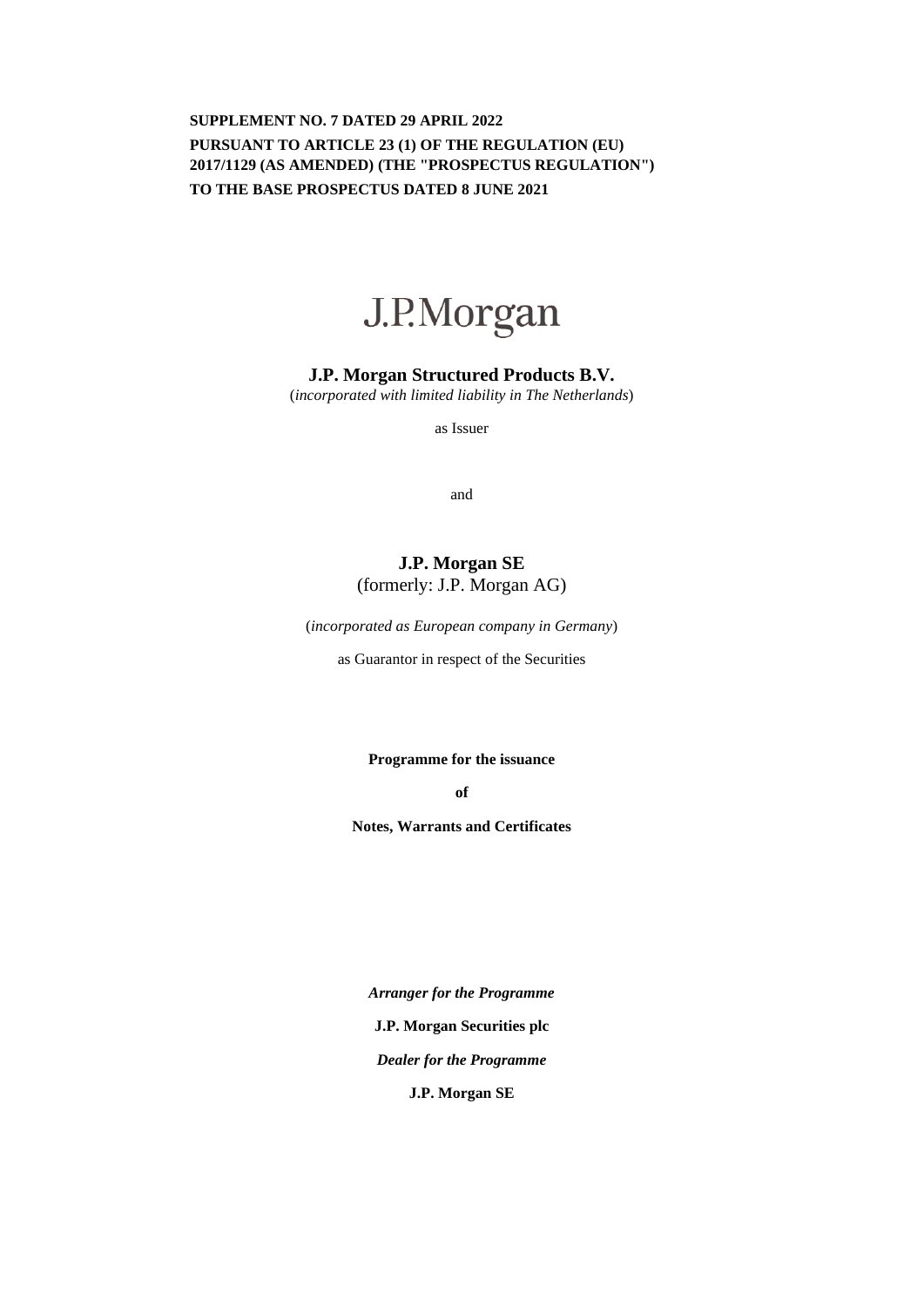The significant new factors resulting in this supplement (the "**Supplement**") to the base prospectus dated 8 June 2021 in connection with the issue of non-equity securities under the Programme for the issuance of Notes, Warrants and Certificates by J.P. Morgan Structured Products B.V. and guaranteed by J.P. Morgan SE (the "**Base Prospectus**") are (i) the publication of the Registration Document of J.P. Morgan Structured Products B.V. dated 20 April 2022 (the "**JPMSP Registration Document**") which has been approved by the Commission de Surveillance du Secteur Financier in Luxembourg ("**CSSF**") on 20 April 2022 and (ii) the publication of the supplement no. 4 dated 28 April 2022 to the Registration Document of J.P. Morgan SE dated 8 June 2021 (the "**JPMSE Registration Document**") which has been approved by the German Federal Supervisory Authority (*Bundesanstalt für Finanzdienstleistungsaufsicht* – "**BaFin**"). The information in the JPMSP Registration Document and the information in the supplement no. 4 to the JPMSE Registration Document is incorporated by reference into the Base Prospectus by way of this Supplement.

#### **I. Amendments to section "II. RISK FACTORS"**

*1) The information in subsection "A. Risks in connection with the Issuer" on page 12 of the Base Prospectus shall be replaced as follows:* 

"The risk factors as set out on pages 4 to 40 of the JPMSP Registration Document dated 20 April 2022 which has been approved by the Commission de Surveillance du Secteur Financier in Luxembourg ("**CSSF**") are hereby incorporated by reference into this Base Prospectus (detailed information regarding the pages in the JPMSP Registration Document from which information is incorporated by reference, can be found in section "XIV. General Information" under "4. Information incorporated by reference")."

*2) The information in subsection "B. Risks in connection with the Guarantor" on page 12 of the Base Prospectus shall be replaced as follows:* 

"The risk factors as set out on pages 3 to 13 of the JPMSE Registration Document dated 8 June 2021 (as lastly supplemented by the fourth supplement dated 28 April 2022 to the JPMSE Registration Document) which has been approved by the German Federal Financial Supervisory Authority (*Bundesanstalt für Finanzdienstleistungsaufsicht*) are hereby incorporated by reference into this Base Prospectus (detailed information regarding the pages in the JPMSE Registration Document and in the fourth supplement dated 28 April 2022 to the JPMSE Registration Document from which information is incorporated by reference, can be found in section "XIV. General Information" under "4. Information incorporated by reference")."

#### **II. Amendments to section "XII. INFORMATION ABOUT THE ISSUER"**

*The information in this section on page 260 of the Base Prospectus shall be replaced as follows:* 

"With respect to the information about J.P. Morgan Structured Products B.V. as Issuer of the Securities, the information contained in the Registration Document of J.P. Morgan Structured Products B.V. dated 20 April 2022 (the "**JPMSP Registration Document**") which has been approved by CSSF as well as the information in the audited annual report of JPMSP for the financial year ended 31 December 2021 (the "**JPMSP 2021 Annual Report**") and the audited annual report of JPMSP for the financial year ended 31 December 2020 (the "**JPMSP 2020 Annual Report**") is incorporated by reference pursuant to Article 19 paragraph 1 of the Prospectus Regulation into this Base Prospectus (detailed information regarding the pages in the JPMSP Registration Document, the JPMSP 2021 Annual Report and the JPMSP 2020 Annual Report from which information is incorporated by reference, can be found in section "XIV. General Information" under "4. Information incorporated by reference")."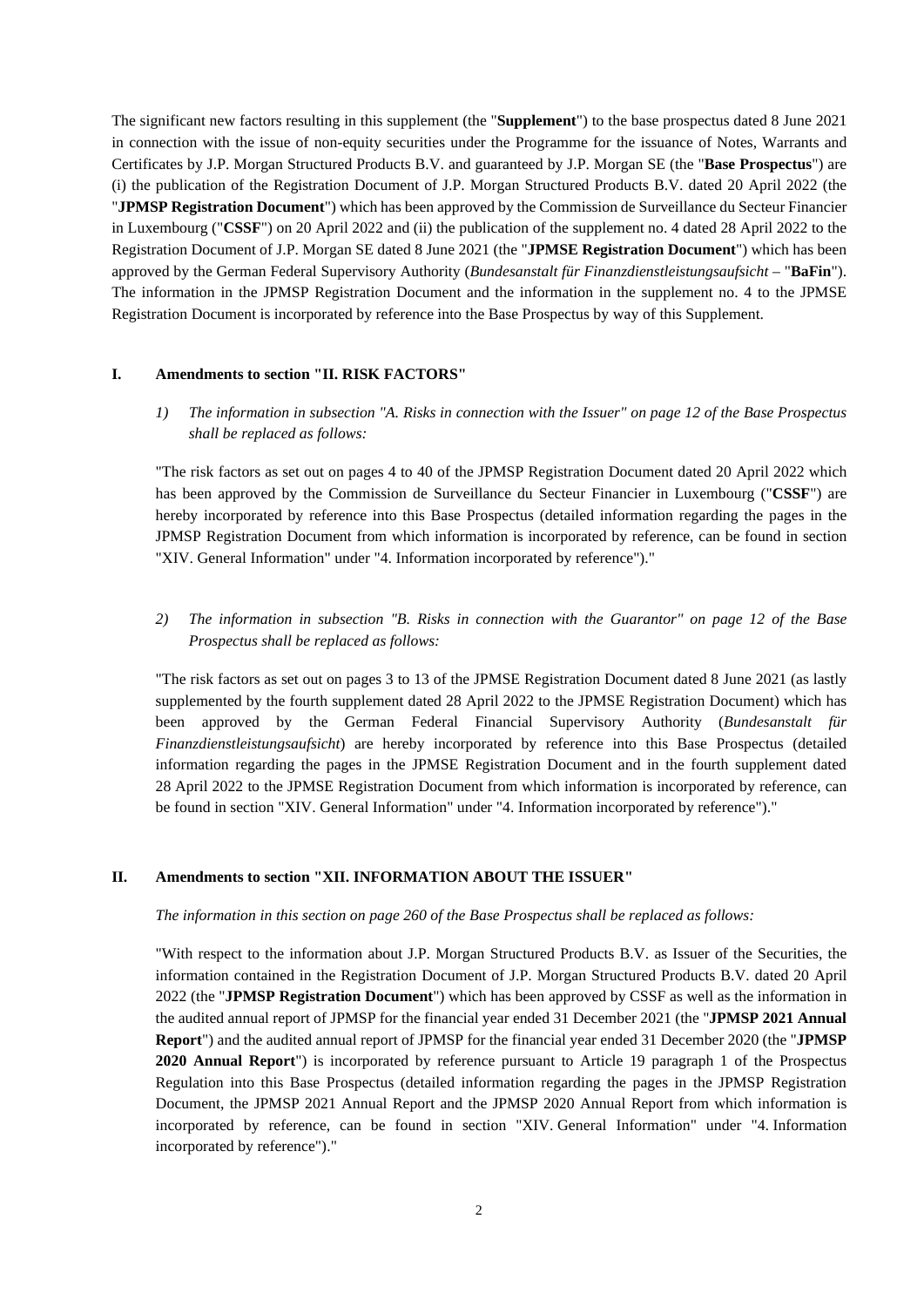#### **III. Amendments to section "XIII. INFORMATION ABOUT THE GUARANTOR"**

*The information in this section on page 261 of the Base Prospectus shall be replaced as follows:* 

"With respect to the information about J.P. Morgan SE (formerly J.P. Morgan AG) as Guarantor of the Securities, the information contained in the Registration Document of J.P. Morgan SE dated 8 June 2021 (the "**JPMSE Registration Document**"), the first supplement dated 25 November 2021 to the JPMSE Registration Document (the "**First Supplement to the JPMSE Registration Document**"), the second supplement dated 24 January 2022 to the JPMSE Registration Document (the "**Second Supplement to the JPMSE Registration Document**"), the third supplement dated 17 March 2022 to the JPMSE Registration Document (the "**Third Supplement to the JPMSE Registration Document**") and the fourth supplement dated 28 April 2022 to the JPMSE Registration Document (the "**Fourth Supplement to the JPMSE Registration Document**"), which have been approved by the Competent Authority as well as the information in the audited annual report of JPMSE for the financial year ended 31 December 2020 (the "**JPMSE 2020 Annual Report**") and the audited annual report of JPMSE for the financial year ended 31 December 2019 (the "**JPMSE 2019 Annual Report**") are incorporated by reference pursuant to Article 19 paragraph 1 of the Prospectus Regulation into this Base Prospectus (detailed information regarding the pages in the JPMSE Registration Document, the Second Supplement to the JPMSE Registration Document, the Third Supplement to the JPMSE Registration Document, the Fourth Supplement to the JPMSE Registration Document, the JPMSE 2020 Annual Report and the JPMAG 2019 Annual Report from which information is incorporated by reference can be found in section "XIV. General Information" under "4. Information incorporated by reference")."

#### **IV. Amendments to section "XIV. GENERAL INFORMATION"**

*1) In the subsection "2. Availability of Base Prospectus" on page 262 of the Base Prospectus the third paragraph shall be replaced as follows:* 

" The following documents from which information is incorporated by reference will be available on the website https://www.jpmorgan-zertifikate.de/Dokumente/Basisprospekte/ under the section "Basisprospekte":

- the JPMSP Registration Document dated 20 April 2022 (at: [https://www.jpmorgan](https://www.jpmorgan-zertifikate.de/globalassets/library/legal-documents/items/jpmsp-registration-document--20-april-2022-final-version.pdf)[zertifikate.de/globalassets/library/legal-documents/items/jpmsp-registration-document--20-april-2022](https://www.jpmorgan-zertifikate.de/globalassets/library/legal-documents/items/jpmsp-registration-document--20-april-2022-final-version.pdf) final-version.pdf) and any future supplements thereto;
- the JPMSP 2021 Annual Report (at: [https://www.jpmorgan-zertifikate.de/globalassets/library/legal](https://www.jpmorgan-zertifikate.de/globalassets/library/legal-documents/items/j.p.-morgan-structured-products-b.v.---unsigned-2021-annual-report--unsigned-auditors-report.pdf)[documents/items/j.p.-morgan-structured-products-b.v.---unsigned-2021-annual-report--unsigned](https://www.jpmorgan-zertifikate.de/globalassets/library/legal-documents/items/j.p.-morgan-structured-products-b.v.---unsigned-2021-annual-report--unsigned-auditors-report.pdf)[auditors-report.pdf\);](https://www.jpmorgan-zertifikate.de/globalassets/library/legal-documents/items/j.p.-morgan-structured-products-b.v.---unsigned-2021-annual-report--unsigned-auditors-report.pdf)
- the JPMSP 2020 Annual Report (at: [https://www.jpmorgan-zertifikate.de/globalassets/library/legal](https://www.jpmorgan-zertifikate.de/globalassets/library/legal-documents/items/jpmsp-2020-annual-report.pdf)[documents/items/jpmsp-2020-annual-report.pdf\);](https://www.jpmorgan-zertifikate.de/globalassets/library/legal-documents/items/jpmsp-2020-annual-report.pdf)
- the JPMSE Registration Document dated 8 June 2021 (at: [https://jpmorgan](https://jpmorgan-zertifikate.de/globalassets/library/legal-documents/items/210608_rd_jpmag_2021_3sv.pdf)[zertifikate.de/globalassets/library/legal-documents/items/210608\\_rd\\_jpmag\\_2021\\_3sv.pdf\);](https://jpmorgan-zertifikate.de/globalassets/library/legal-documents/items/210608_rd_jpmag_2021_3sv.pdf)
- the Second Supplement to the JPMSE Registration Document (at: [https://jpmorgan](https://jpmorgan-zertifikate.de/globalassets/library/legal-documents/items/220124_jpmag_regform_supplement_name_change_sv2.pdf)[zertifikate.de/globalassets/library/legal](https://jpmorgan-zertifikate.de/globalassets/library/legal-documents/items/220124_jpmag_regform_supplement_name_change_sv2.pdf)documents/items/220124\_jpmag\_regform\_supplement\_name\_change\_sv2.pdf);
- the Third Supplement to the JPMSE Registration Document (at: [https://jpmorgan](https://jpmorgan-zertifikate.de/globalassets/library/legal-documents/items/220317_jpmse_regform_supplement_sv2.pdf)[zertifikate.de/globalassets/library/legal](https://jpmorgan-zertifikate.de/globalassets/library/legal-documents/items/220317_jpmse_regform_supplement_sv2.pdf)documents/items/220317\_jpmse\_regform\_supplement\_sv2.pdf);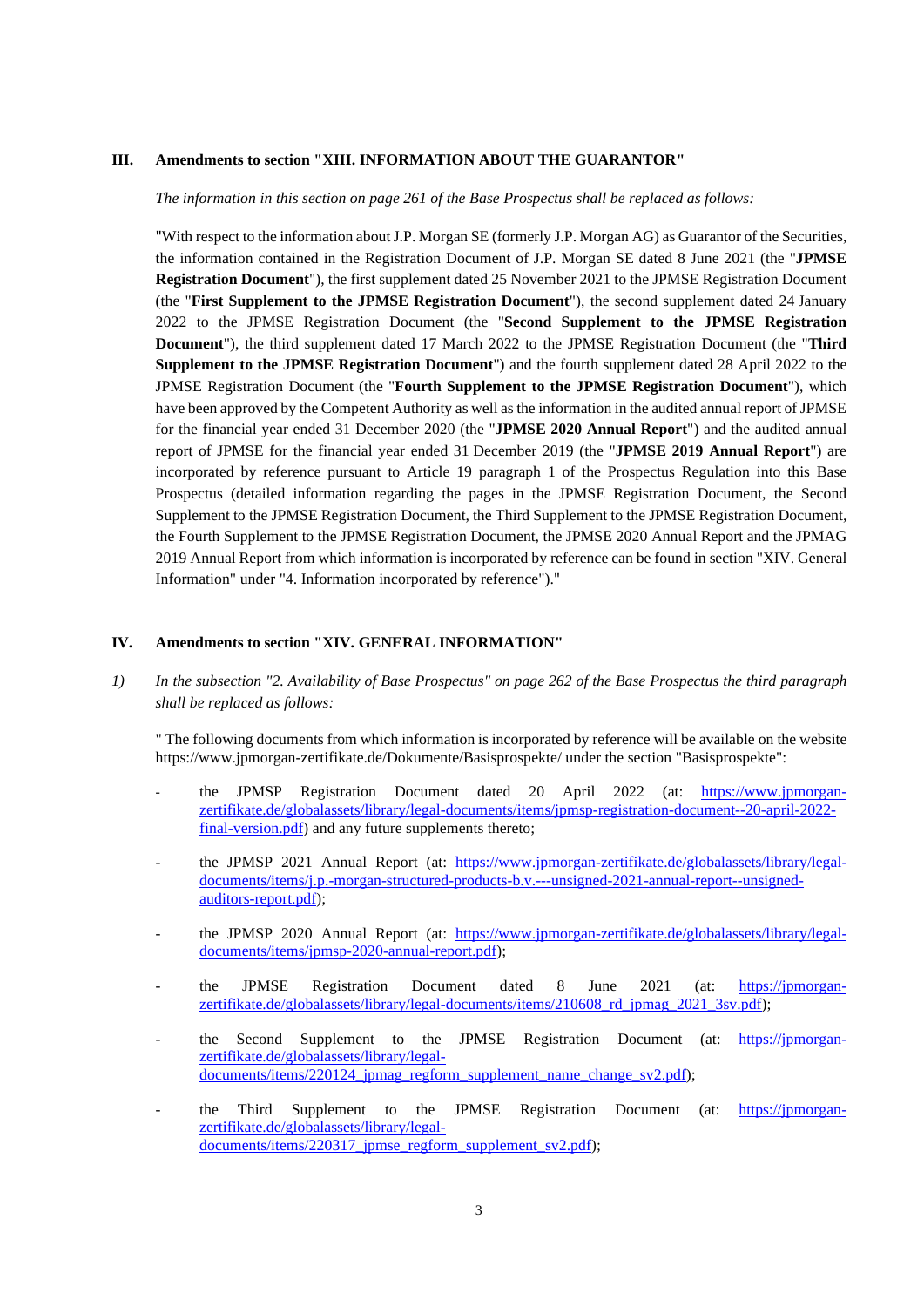- the Fourth Supplement to the JPMSE Registration Document (at: [https://www.jpmorgan](https://www.jpmorgan-zertifikate.de/globalassets/library/legal-documents/items/220428_jpmse_regform_supplement_sv2.pdf)[zertifikate.de/globalassets/library/legal](https://www.jpmorgan-zertifikate.de/globalassets/library/legal-documents/items/220428_jpmse_regform_supplement_sv2.pdf)[documents/items/220428\\_jpmse\\_regform\\_supplement\\_sv2.pdf\);](https://www.jpmorgan-zertifikate.de/globalassets/library/legal-documents/items/220428_jpmse_regform_supplement_sv2.pdf)
- the JPMSE 2020 Annual Report (at: [https://www.jpmorgan-zertifikate.de/globalassets/library/legal](https://www.jpmorgan-zertifikate.de/globalassets/library/legal-documents/items/2020_annual_report_english.pdf)[documents/items/2020\\_annual\\_report\\_english.pdf\);](https://www.jpmorgan-zertifikate.de/globalassets/library/legal-documents/items/2020_annual_report_english.pdf)
- the JPMSE 2019 Annual Report (at: [https://www.jpmorgan-zertifikate.de/globalassets/library/legal](https://www.jpmorgan-zertifikate.de/globalassets/library/legal-documents/items/jpmag_2019_annual_report_english.pdf)documents/items/jpmag\_2019\_annual\_report\_english.pdf);
- the articles of association of the JPMSP; and
- the articles of association of JPMSE."
- *2) Under "A. Documents" in the subsection "4. Information incorporated by reference" on page 263 of the Base Prospectus the bullet points shall be replaced as follows:* 
	- "- the JPMSP Registration Document dated 20 April 2022 which has been approved by the CSSF;
	- the JPMSP 2021 Annual Report;
	- the JPMSP 2020 Annual Report;
	- the JPMSE Registration Document dated 8 June 2021 which has been approved by the Competent Authority;
	- the Second Supplement to the JPMSE Registration Document;
	- the Third Supplement to the JPMSE Registration Document;
	- the Fourth Supplement to the JPMSE Registration Document;
	- the JPMAG 2020 Annual Report; and
	- the JPMAG 2019 Annual Report."

"

*3) Under "B. Information" in the subsection "4. Information incorporated by reference" on pages 263 et seqq. of the Base Prospectus the line items " JPMSP Registration Document dated 21 April 2021", "JPMSP 2020 Annual Report\*" and "JPMSP 2019 Annual Report\*" shall be replaced as follows:* 

### *JPMSP Registration Document dated 20 April 2022*

| Cautionary<br><b>Statements</b>      | Note | Regarding | Forward-Looking | whole section /<br>pages 2 to 3        | section XII. / page 260   |
|--------------------------------------|------|-----------|-----------------|----------------------------------------|---------------------------|
| <b>Risk Factors</b>                  |      |           |                 | sections 1. to $5. /$<br>pages 5 to 40 | section II.A. $/$ page 12 |
| J.P. Morgan Structured Products B.V. |      |           |                 | whole section /<br>pages 42 to 45      | section XII. / page $260$ |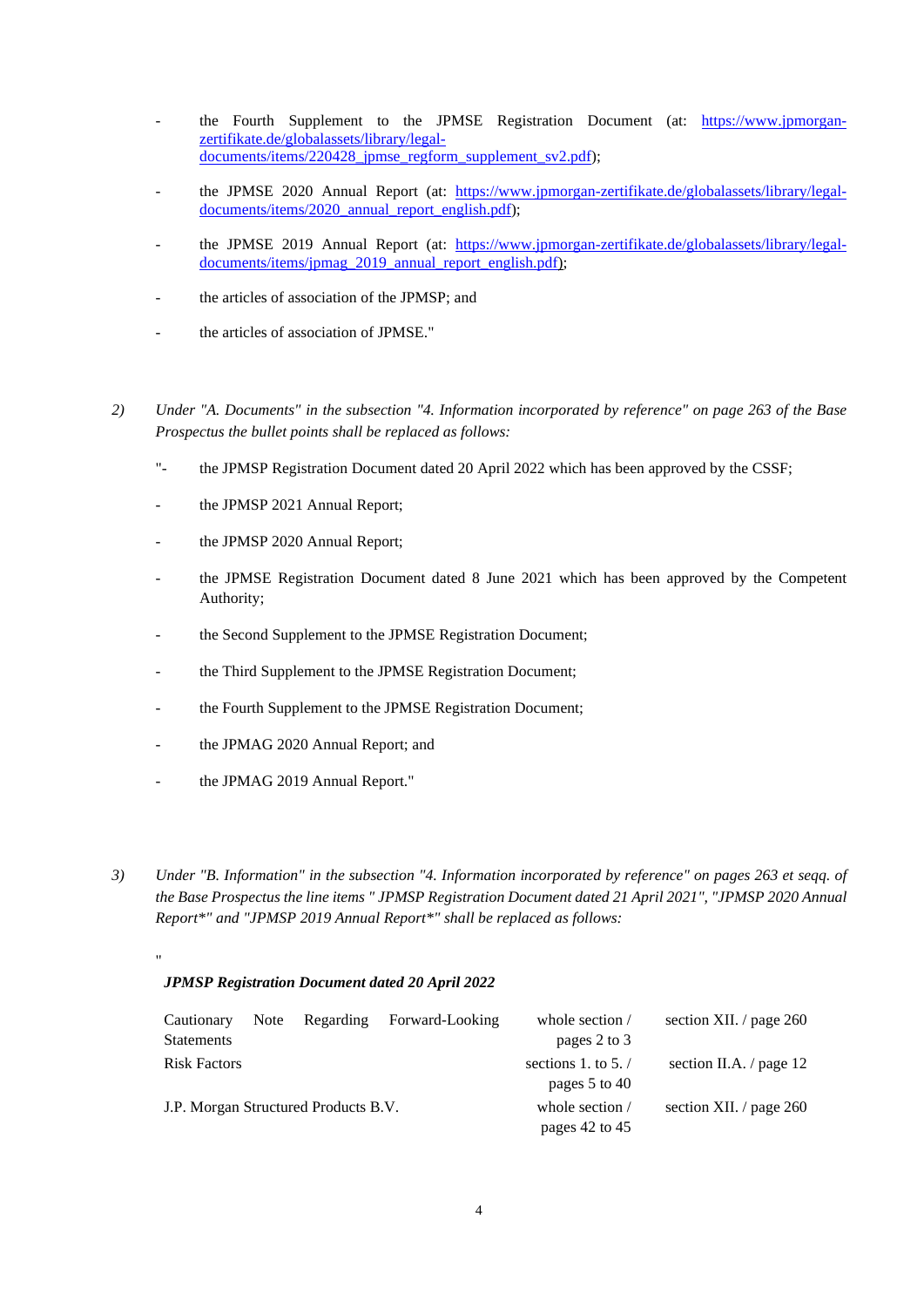| <b>JPMSP 2021 Annual Report*</b>                                 |                |                         |
|------------------------------------------------------------------|----------------|-------------------------|
| Directors' report                                                | pages 3 to 8   | section XII. / page 260 |
| Financial statements:                                            |                |                         |
| Balance sheet                                                    | page 9         | section XII. / page 260 |
| Income statement                                                 | page 10        | section XII. / page 260 |
| Statement of changes in equity                                   | page 11        | section XII. / page 260 |
| Statement of cash flows                                          | page 12        | section XII. / page 260 |
| Notes to the financial statements                                | pages 13 to 35 | section XII. / page 260 |
| Other information:                                               |                |                         |
| Profit appropriation according to the Articles of<br>Association | page 36        | section XII. / page 260 |
| Independent auditor's report                                     | pages 37 to 47 | section XII. / page 260 |
| <b>JPMSP 2020 Annual Report*</b>                                 |                |                         |
| Directors' report                                                | pages 3 to 8   | section XII. / page 260 |
| Financial statements:                                            |                |                         |
| <b>Balance</b> sheet                                             | page 9         | section XII. / page 260 |
| Income statement                                                 | page 10        | section XII. / page 260 |
| Statement of changes in equity                                   | page 11        | section XII. / page 260 |
| Statement of cash flows                                          | page 12        | section XII. / page 260 |
| Notes to the financial statements                                | pages 13 to 32 | section XII. / page 260 |
| Other information:                                               |                |                         |
| Profit appropriation according to the Articles of<br>Association | page 33        | section XII. / page 260 |
| Independent auditor's report                                     | pages 34 to 40 | section XII. / page 260 |

*4) Under "B. Information" in the subsection "4. Information incorporated by reference" on pages 263 et seqq. of the Base Prospectus the line items "First Supplement to JPMSP Registration Document", "Second Supplement to JPMSP Registration Document", "Third Supplement to JPMSP Registration Document" and "Fourth Supplement to JPMSP Registration Document" shall be deleted.* 

"

"

*5) Under "B. Information" in the subsection "4. Information incorporated by reference" on pages 263 et seqq. of the Base Prospectus the following information shall be added at the end of the list:* 

" **Fourth Supplement to the JPMSE Registration Document** Information contained in the Fourth Supplement to the JPMSE Registration Document pages 2 to 3 section II.B. / page 12